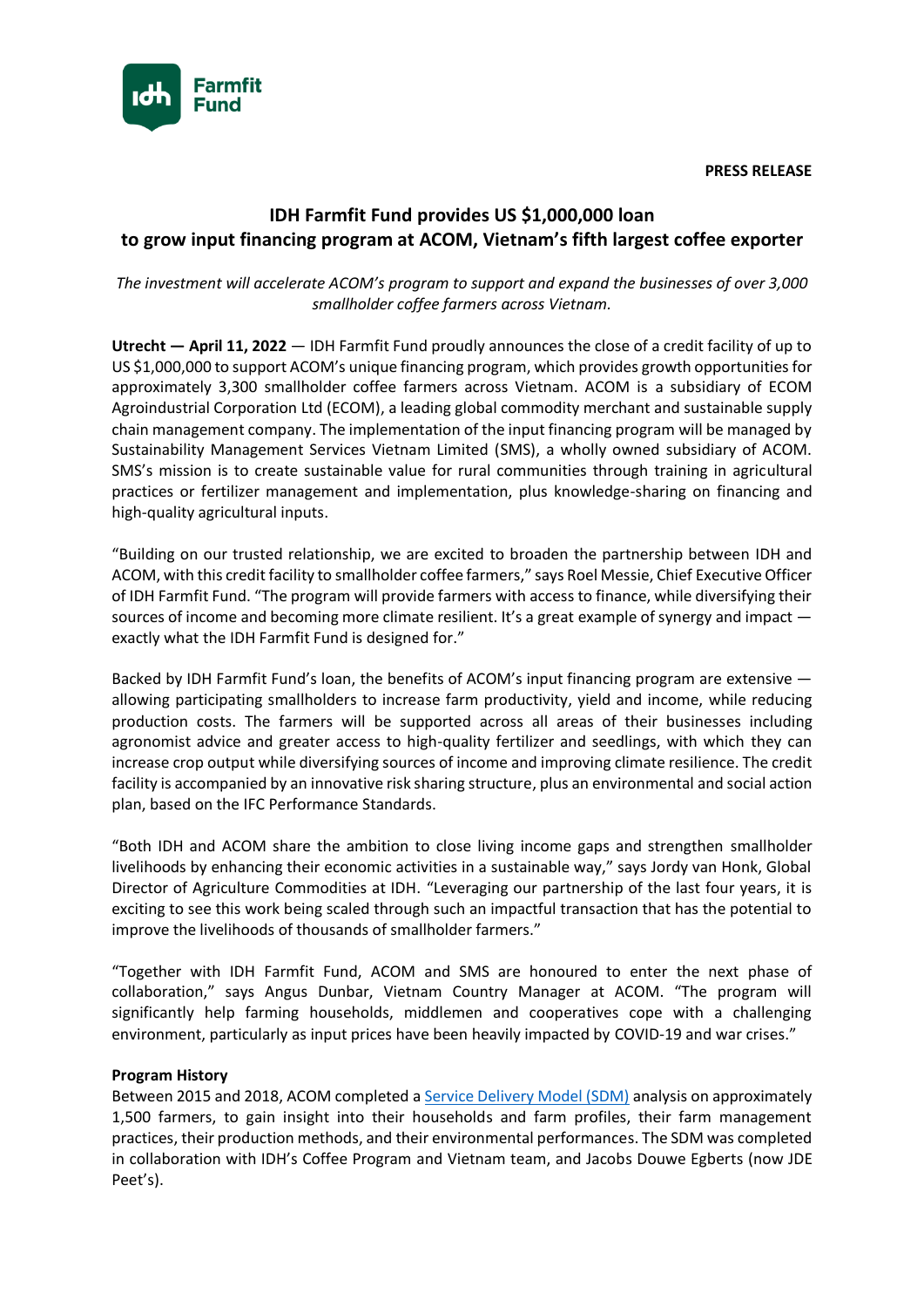

"Through our Common Grounds program and as an investor in the IDH Farmfit Fund, we are proud to partner with IDH and ACOM to promote sustainable coffee programs in Vietnam," says Do Ngoc Sy, Sustainability Manager of JDE Peet's in Asia and the Pacific. "This partnership will help us to deliver on our commitment towards 100% responsibly sourced coffee by 2025, and support the livelihoods of smallholder coffee farmers."

The SDM results showed that farmers can improve their income and livelihoods by improving their production practices, reducing production costs, and increasing resilience through climate adaptation practices. Based on the SDM's results, the adoption of these practices contributed to a net profitability increase of 40% (in 2018 vs SDM baseline in 2015) for the participating farmers.

### **Input Financing Pilot**

As a direct outcome of the SDM, ACOM financed SMS to implement an input financing pilot with 300 coffee farmers. The pilot showed promising results as farmers reduced input costs by over 10%, reduced financing costs by 8%, and reduced loan book losses to less than  $2\%$ <sup>1</sup>.

### **Funding Risks & Reluctance**

Around the world, an estimated 270 million smallholder farmers live in poverty because they lack the financial means to invest in their farms to make them more profitable. They also produce an estimated 70 to 80% of the world's food supply. Financial institutions are often reluctant to invest in these smallholder farms due to stigmas and perceived high risks, which drive up interest rates and make loans unaffordable for majority of farmers. To counter this, the IDH Farmfit Fund's innovative financing model makes investments in smallholder farmers more attractive, as the Fund takes on the high-risk positions in farmer-related transactions to reduce the risk currently born by borrowers and lenders. In doing so, the Fund catalyses commercial capital to coinvest in this sector.

# # #

#### **About ACOM**

Established in 2002, Atlantic Commodities Vietnam Ltd. (ACOM) is a subsidiary of ECOM. ECOM is a leading global commodity merchant and sustainable supply chain management company. ACOM relies on its trading office and milling facility to provide high quality, individually tailored Vietnamese Robusta and Arabica coffees to its global customers. It has three factories located in Bao Loc, Duc Trong and Pleiku.

#### **About IDH Farmfit Fund**

The IDH Farmfit Fund is a public-private impact fund for smallholder farmers, many of whom are amongst the poorest people in the world. The Fund takes on the highest-risk positions in farmer related investment transactions, to reduce liabilities for borrowers and lenders. In turn, smallholder farmers can access long-term financing that allows them to invest in their farms, increase productivity, and adopt best practices for climate-smart agriculture. The IDH Farmfit Fund is facilitated by IDH - The Sustainable Trade Initiative, and supported by a unique coalition of partners including commercial banks, development banks, government bodies and value chain companies.

[www.idhsustainabletrade.com](http://www.idhsustainabletrade.com/)

 $<sup>1</sup>$  The pilot project did not analyse impact on net profitability on the farmer. However, the Fund will encourage a</sup> supplemental SDM in the future to validate and monitor the results of this project and previous experiences.